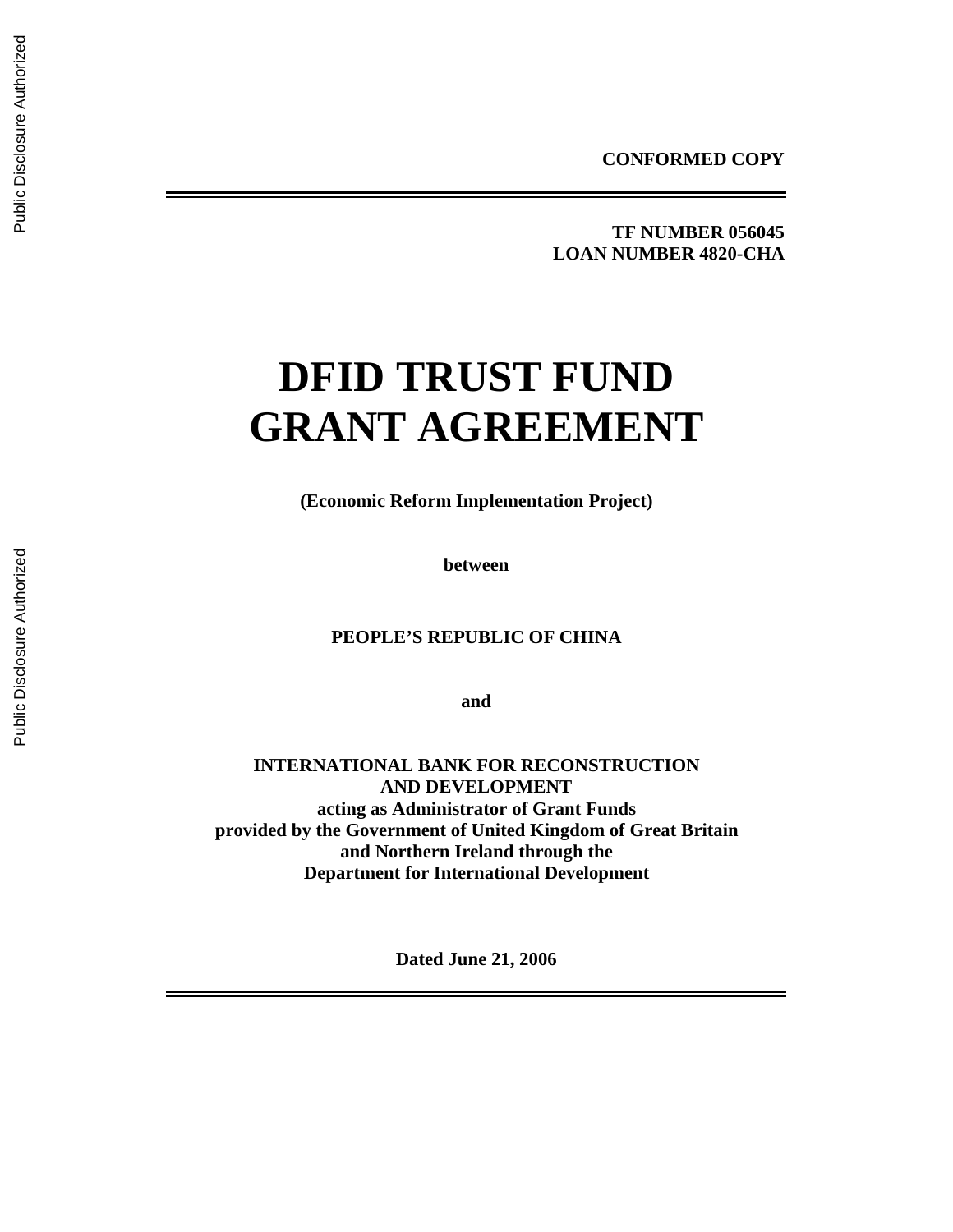#### **TF NUMBER 056045 LOAN NUMBER 4820-CHA**

#### **DFID TRUST FUND GRANT AGREEMENT**

Agreement dated June 21, 2006, between PEOPLE'S REPUBLIC OF CHINA ("Recipient") and INTERNATIONAL BANK FOR RECONSTRUCTION AND DEVELOPMENT (the Bank) acting as administrator (the Administrator) of grant funds provided by the United Kingdom of Great Britain and Northern Ireland through the Department for International Development ("DFID").

WHEREAS (A) pursuant to a Loan Agreement of even date herewith between the Recipient and the Bank (the Loan Agreement), for the financing of the Economic Reform Implementation Project (the Project), the Bank has agreed to provide to the Recipient a Loan in an amount equal to twenty million dollars (\$20,000,000) (the Loan) on the terms and conditions set forth in the Loan Agreement, and the Recipient has declared its commitment to the objectives of the Project and has agreed to carry out the Project in accordance with the terms of the Loan Agreement;

(B) pursuant to a Memorandum of Understanding dated May 5, 2006 between the United Kingdom of Great Britain and Northern Ireland, through DFID, and the Bank (the Memorandum of Understanding), DFID has agreed to make available an aggregate amount of five million seven hundred ten thousand British Pounds Sterling (£5,710,000) (the DFID Grant), to assist the Recipient in financing part of the costs of carrying out the Project, and the Bank has agreed to administer on behalf of DFID, the DFID Grant under the terms and conditions of this Agreement; and

NOW THEREFORE the Recipient and the Administrator hereby agree as follows:

## **ARTICLE I – GENERAL CONDITIONS; DEFINITIONS**

1.01. (a) The following provisions of the General Conditions (as defined in the Appendix to this Agreement) with the modifications set forth in paragraph (b) of this Section (the General Conditions) constitute an integral part of this Agreement: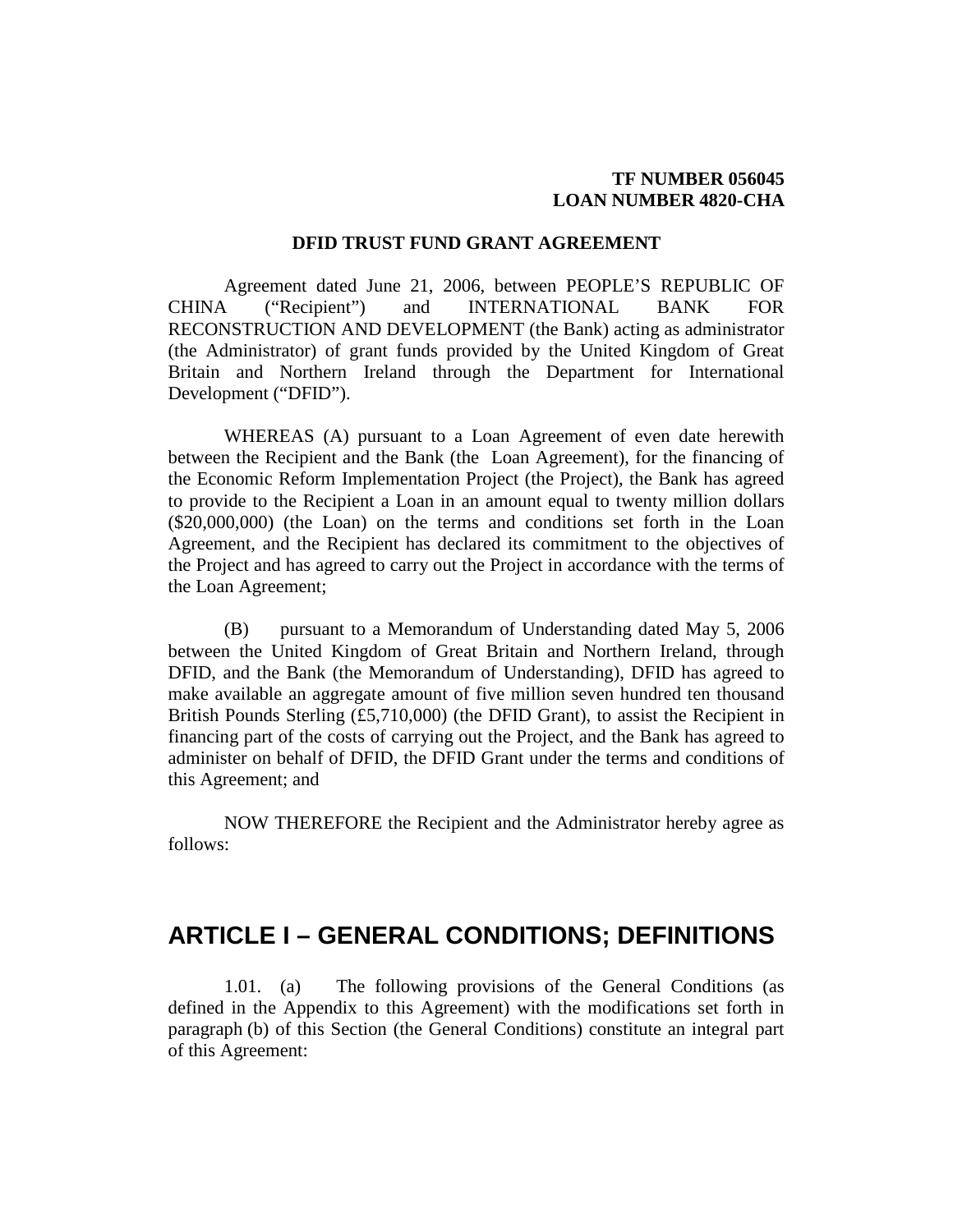| Article I    |                                                                                                                       |
|--------------|-----------------------------------------------------------------------------------------------------------------------|
| Article II   | only Sections 2.01 through 2.06<br>inclusive and Section 2.08                                                         |
| Article V    | only Sections 5.01 and 5.03 through<br>5.09 inclusive                                                                 |
| Article VII  | only Sections 7.01, 7.02(b), 7.02(c),<br>7.02(d), 7.02(e), 7.02(f), 7.02(h),<br>7.02(i), 7.02(k), 7.03, 7.04 and 7.09 |
| Article VIII | only Section 8.01, 8.03 and 8.04                                                                                      |
| Article IX   | except Section 9.05                                                                                                   |
| Article X    |                                                                                                                       |
| Appendix     | Definitions under paragraphs                                                                                          |
|              | 1,3,4,5,6,10, 11,12,13,14,30,31,32,                                                                                   |
|              | 33, 38, 58, 59, 60, 61, 62, 64, 67, 70, 72, 76,                                                                       |
|              | 83 and 86.                                                                                                            |
|              |                                                                                                                       |

- (b) The General Conditions shall be modified as follows:
	- (i) the term "Bank", wherever used in the General Conditions, means the Bank acting as administrator (the Administrator) of grant funds provided by the United Kingdom of Great Britain and Northern Ireland through the Department for International Development ("DFID"), except that in Section 7.02, the term "Bank" shall also include the Bank acting in its own capacity;
	- (ii) the term "Borrower", wherever used in the General Conditions, means the Recipient;
	- (iii) the term "Loan Agreement", wherever used in the General Conditions, means this Agreement;
	- (iv) the term "Loan" and "loan", wherever used in the General Conditions, means the DFID Grant;
	- (v) the term "Loan Account", wherever used in the General Conditions, means the DFID Trust Fund Grant Account;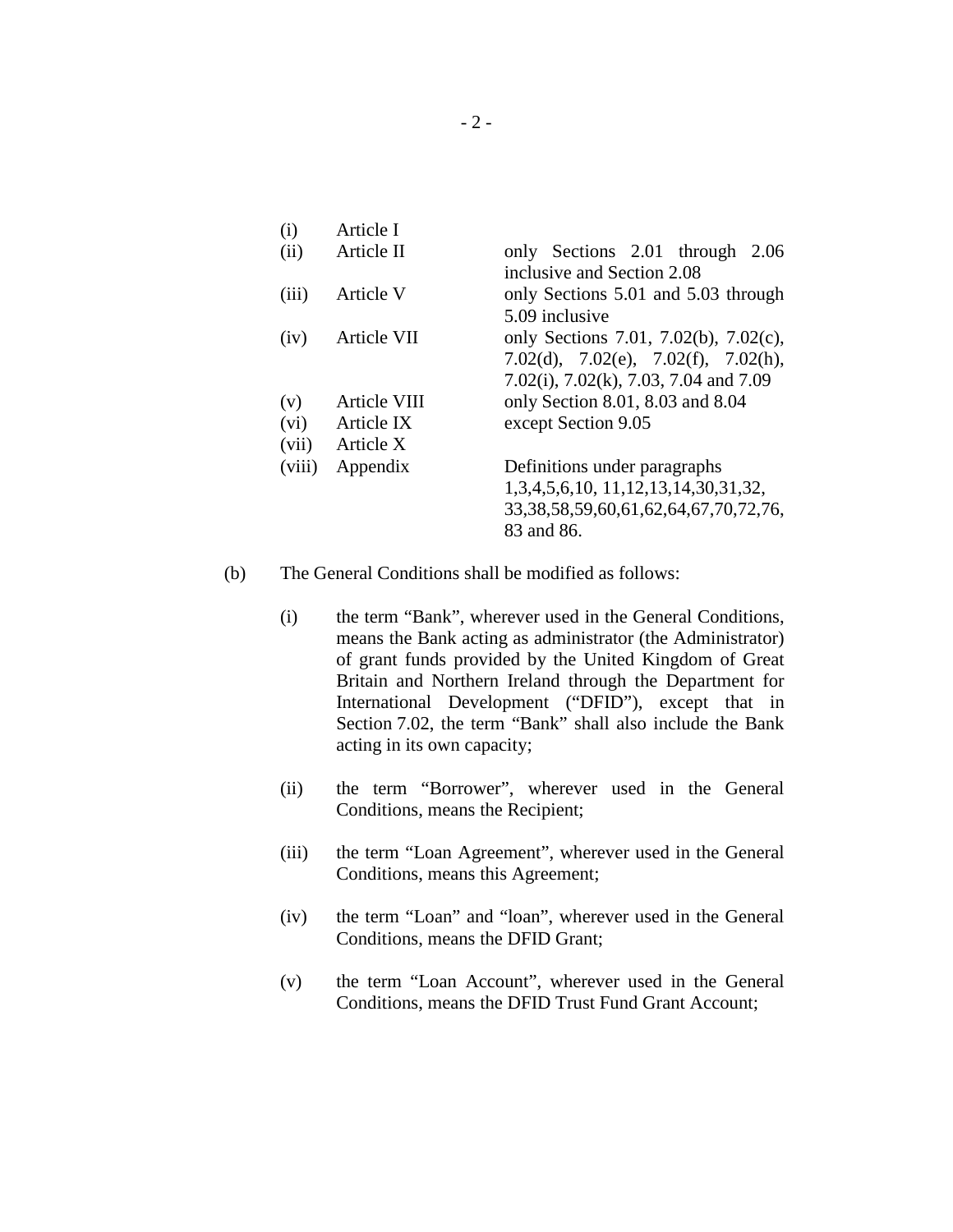Provided, however, that each reference in the General Conditions to the Project Implementation Entity shall be deemed as a reference to the Subproject Implementing Agency; provided further, that each reference in the General Conditions to the Project Agreement shall be deemed as not being applicable.

1.02. Unless the context requires otherwise, the capitalized terms used in this Agreement have the meanings ascribed to them in the General Conditions or in the Appendix to this Agreement.

#### **ARTICLE II – DFID GRANT**

- 2.01. The Administrator agrees to make available to the Recipient on a grant basis an amount equal to five million five hundred ninety five thousand and eight hundred British Pounds Sterling (£5,595,800), to assist in financing the project described in Schedule 1 to this Agreement ("Project"). The obligation of the Administrator to make available to the Recipient the DFID Grant or any part thereof is contingent upon DFID providing the Administrator with the grant funds in a timely manner as set forth in the DFID MOU.
- 2.02. The Recipient may withdraw the proceeds of the DFID Grant in accordance with Section IV of Schedule 2 to this Agreement.

#### **ARTICLE III – PROJECT**

- 3.01. The Recipient declares its commitment to the objectives of the Project. To this end, the Recipient shall carry out the Project through MOF and the Subproject Implementing Agencies in accordance with the provisions of Article V, Sections 5.01 and 5.03 through 5.09 inclusive of the General Conditions.
- 3.02. Without limitation upon the provisions of Section 3.01 of this Agreement, and except as the Recipient and the Administrator shall otherwise agree, the Recipient shall ensure that the Project is carried out in accordance with the provisions of Schedule 2 to this Agreement.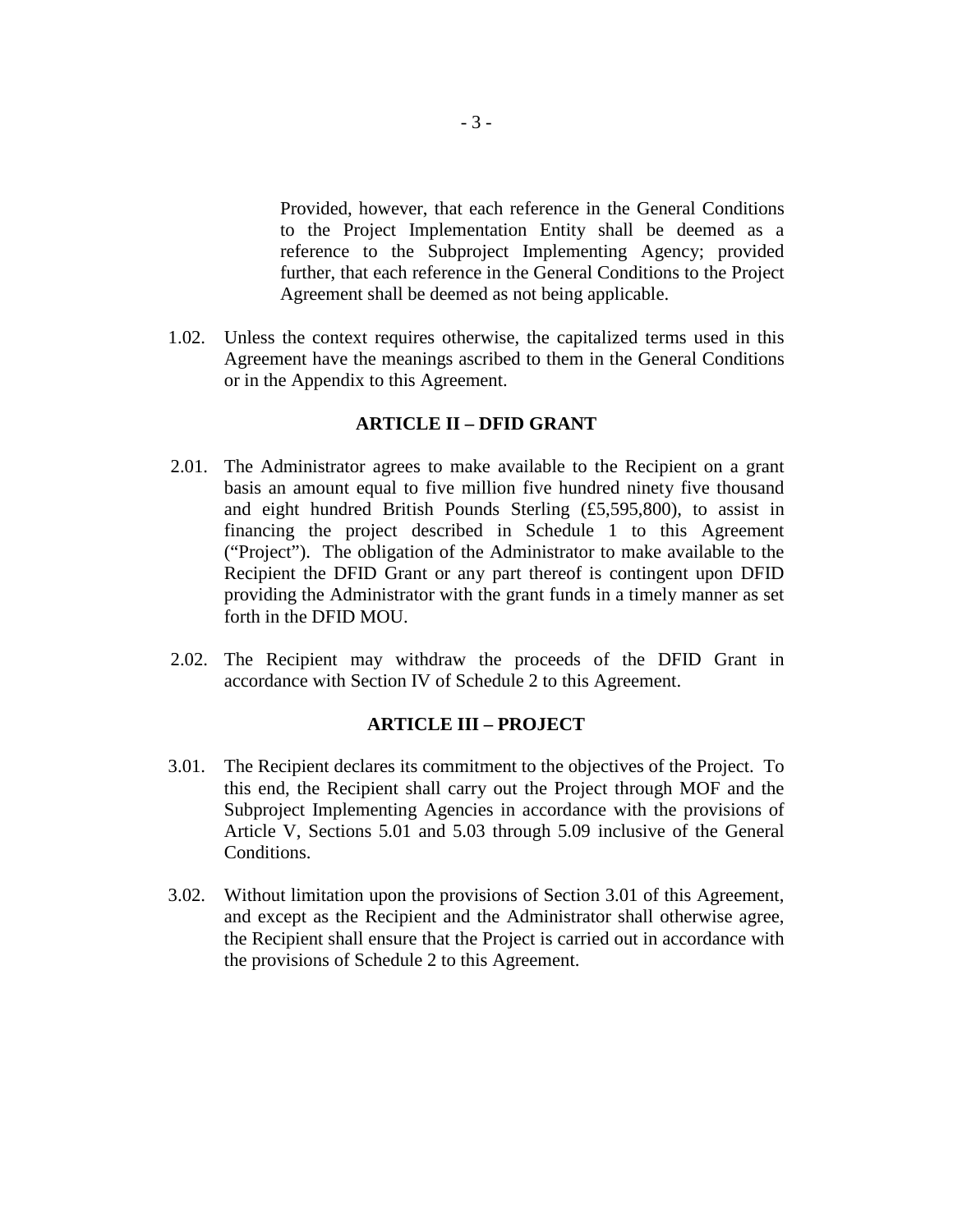# **ARTICLE IV – REMEDIES OF THE ADMINISTRATOR**

- 4.01. The Additional Events of Suspension pursuant to Section 7.02(k) of the General Conditions consist of the following:
	- (a) Any Subproject Implementing Agency shall have failed to implement its related Subproject.
	- (b) The right of the Recipient to withdraw the proceeds of the Loan shall have been suspended, cancelled or terminated in whole or in part, pursuant to the terms of the Loan Agreement.

#### **ARTICLE V – EFFECTIVENESS, TERMINATION**

- 5.01. The Additional Condition of Effectiveness consists of the following:
	- (a) The Loan Agreement has been executed and delivered and all conditions precedent to its effectiveness (other than the effectiveness of the DFID Grant Agreement) have been fulfilled.
- 5.02. The Effectiveness Deadline is the date ninety (90) days after the date of this Agreement.
- 5.03. This Agreement shall continue in effect until the DFID Grant has been fully disbursed and the parties to this Agreement have fulfilled their obligations hereunder.

#### **ARTICLE VI – REPRESENTATIVE; ADDRESSES**

- 6.01. The Recipient's Representative is the Minister of Finance.
- 6.02. The Recipient's Address is:

Ministry of Finance Sanlihe Beijing 100820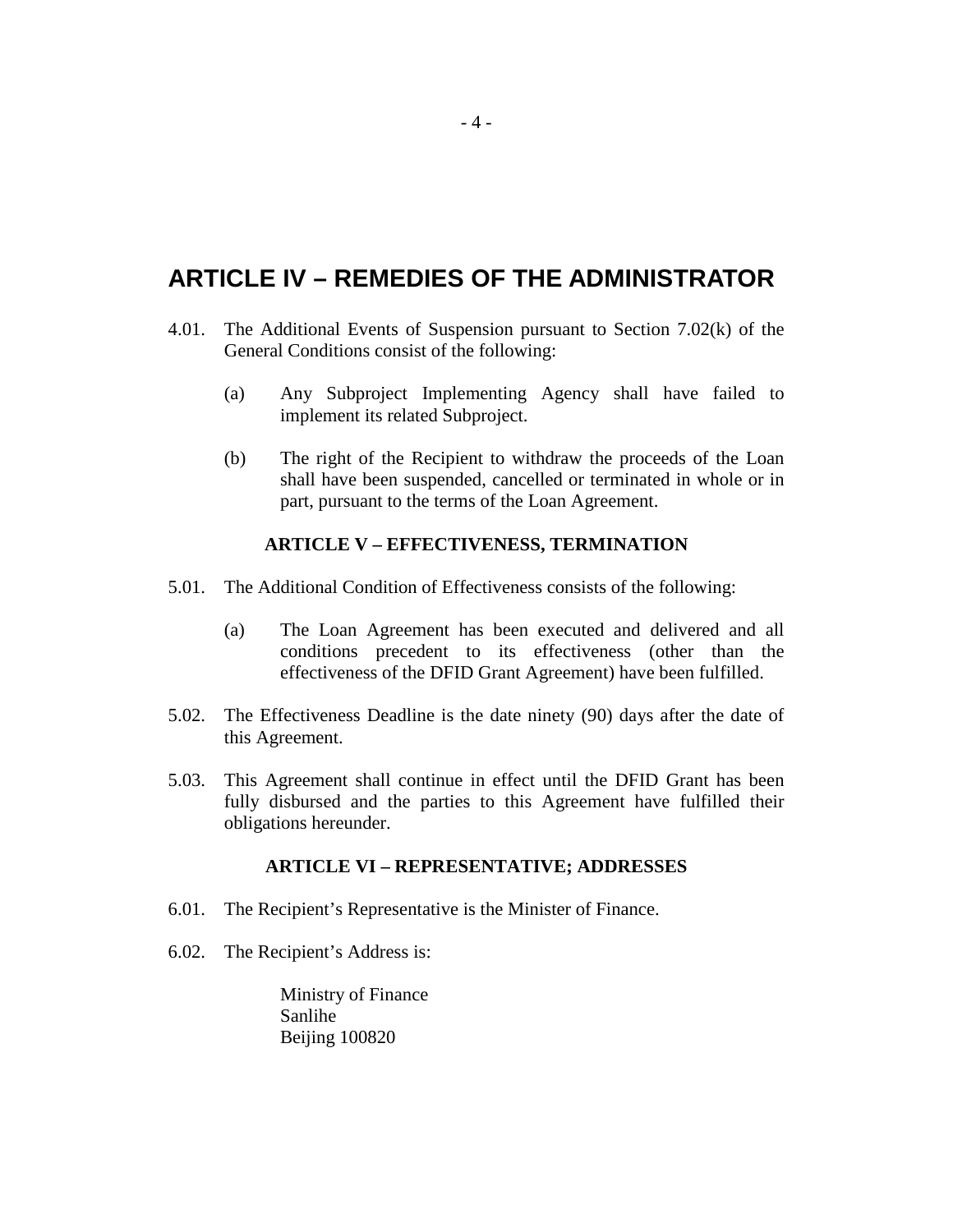People's Republic of China

Facsimile:

(86-10) 68 55 11 25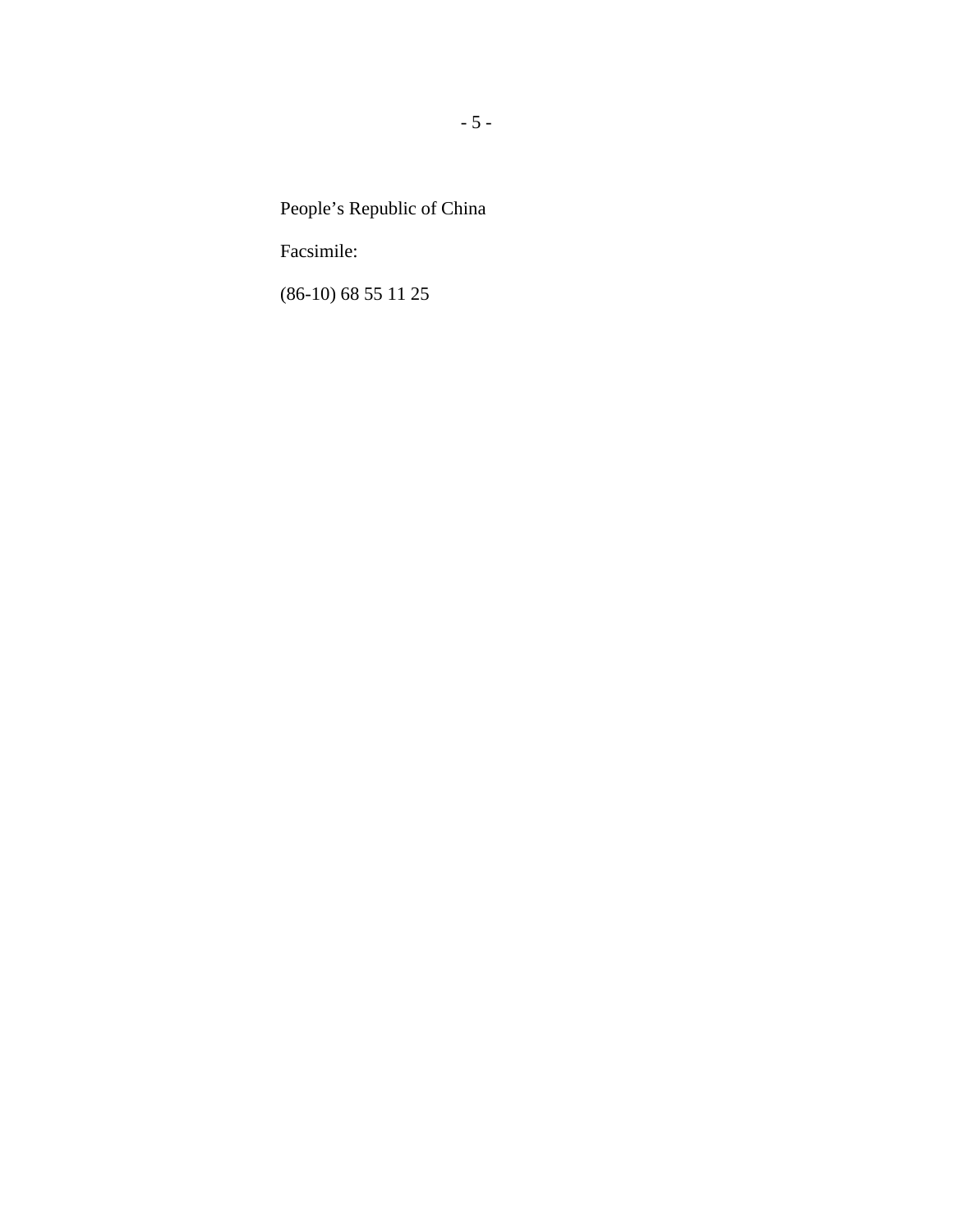6.03. The Bank's and Administrator's Address is:

International Bank for Reconstruction and Development 1818 H Street, N.W. Washington, D.C. 20433 United States of America

| Cable address:                | Telex:                       | Facsimile:     |
|-------------------------------|------------------------------|----------------|
| INTBAFRAD<br>Washington, D.C. | 248423(MCI) or<br>64145(MCI) | 1-202-477-6391 |

AGREED at Beijing, People's Republic of China, as of the day and year first above written.

## PEOPLE'S REPUBLIC OF CHINA

By /s/ Zhu Guangyao

Authorized Representative

INTERNATIONAL BANK FOR RECONSTRUCTION AND DEVELOPMENT acting as Administrator of Grant Funds provided by the Government of United Kingdom of Great Britain and Northern Ireland through the Department for International Development

By /s/ David Dollar

Authorized Representative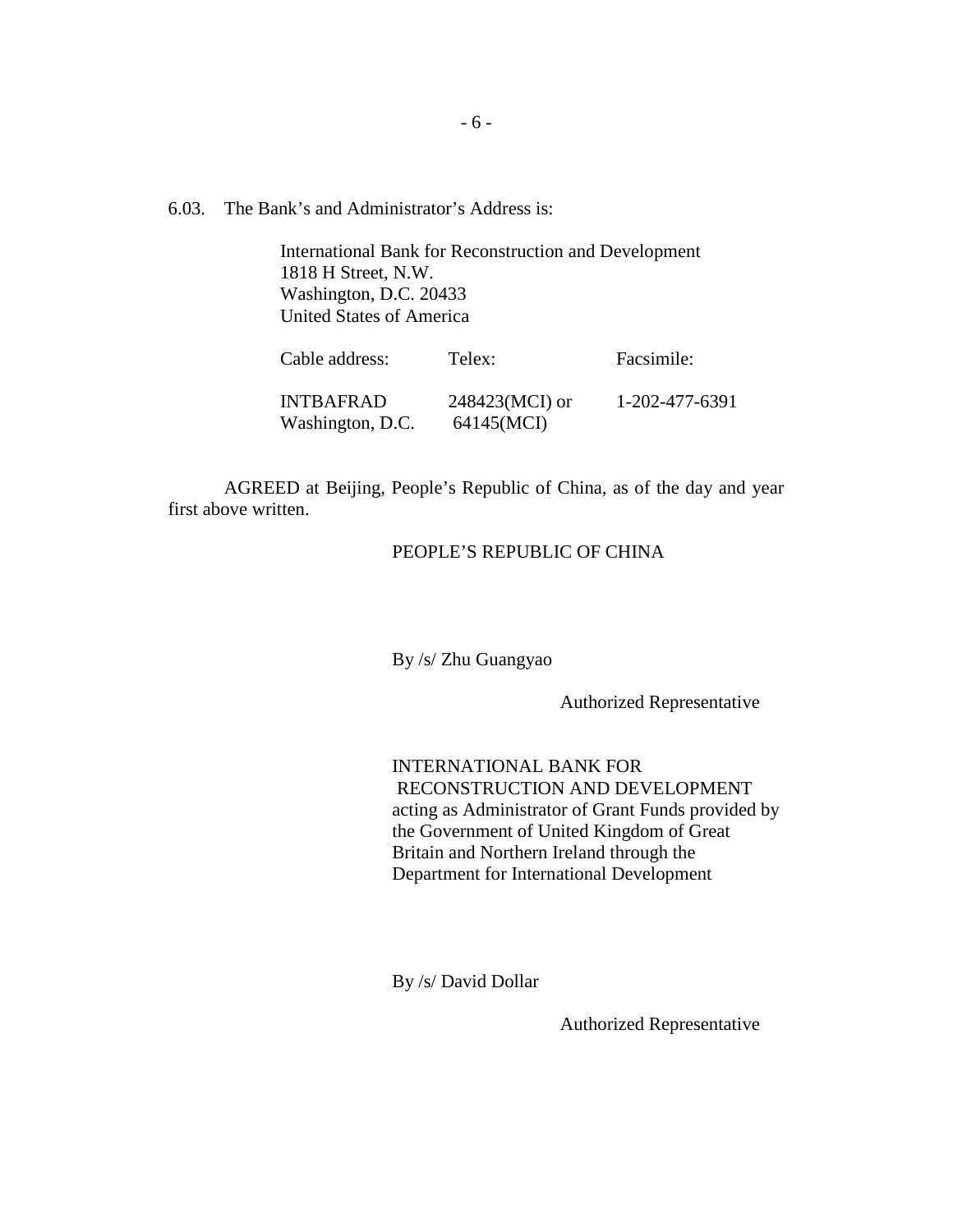#### **SCHEDULE 1**

#### **Project Description**

The objective of the Project is to assist the Recipient in implementing its economic reform and development agenda, by strengthening its institutional capacity at the national and sub-national levels to carryout such reform agenda.

The Project consists of the carrying out of Subprojects to implement selected areas of the Recipient's economic reform and development agenda, including reducing poverty, inequality and social exclusion, improving public and market institutions, managing resource scarcity and environmental challenges, financing sustained and efficient growth, integrating China into the world economy, and promoting achievement by China of the Millennium Development Goals, and comprising the provision of consulting services, workshops, training, study tours and other capacity building activities, and goods.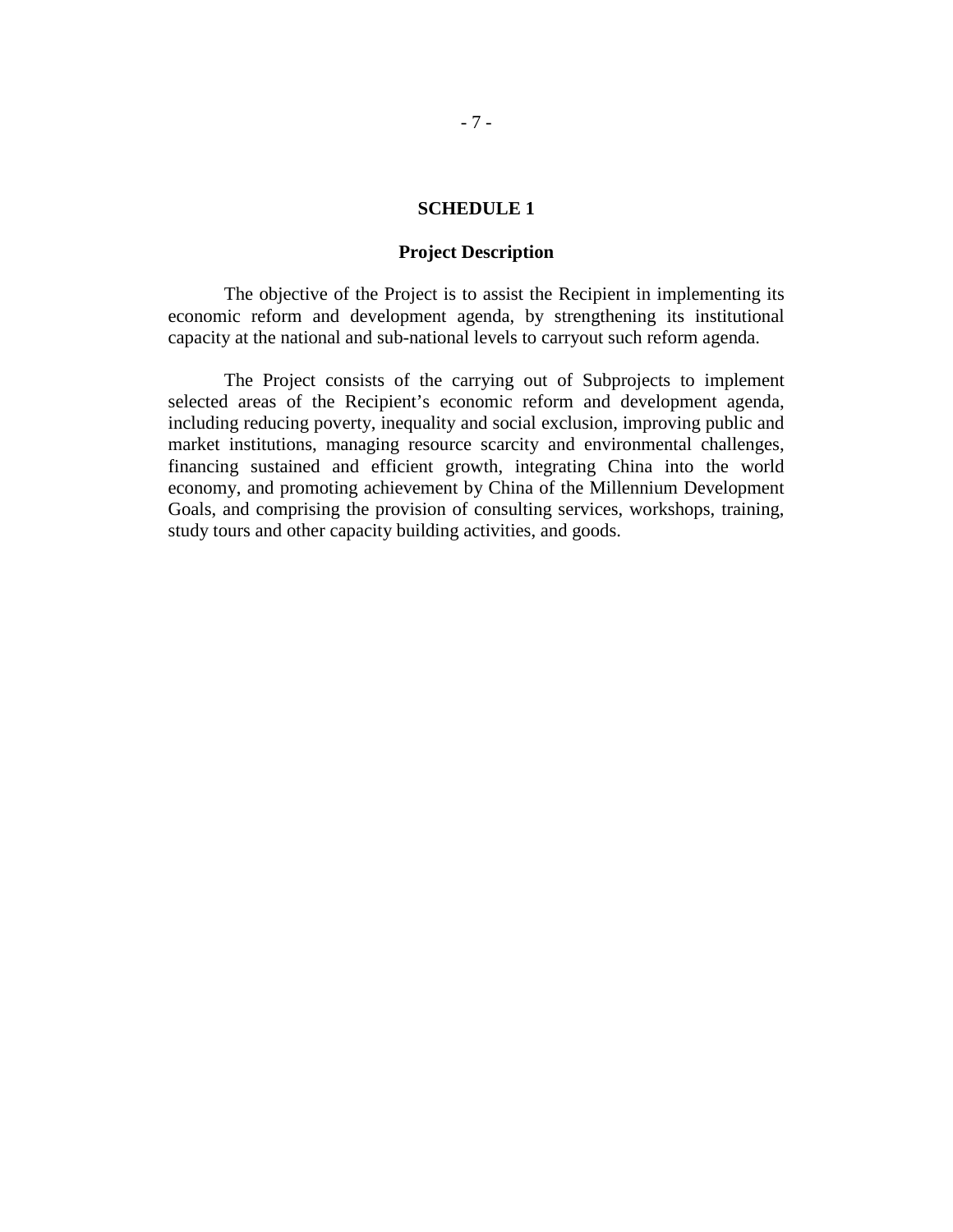#### **SCHEDULE 2**

#### **Project Execution**

#### **Section I. Subprojects; Institutional Arrangements**

#### **A. Design, selection, financing and implementation of Subprojects.**

1. A Subproject shall be eligible for financing out of the proceeds of the Grant only if it meets the following criteria:

(a) The Subproject shall support the overall development objective of the Project, shall has been prepared by a SIA in accordance with the "Guidelines for Subproject Proposal", satisfactory to the Administrator, and shall meet the provisions of the World Bank Safeguard Policies, if applicable.

(b) The Subproject proposal shall contain a detailed description of its objectives, activities and expected benefits, including its direct relation in assisting the Recipient's reform and development agenda, and the potential of replication and scaling up, in one or more of the following areas: reducing poverty, inequality and social exclusion, improving public and market institutions, managing resource scarcity and environmental challenges, financing sustained and efficient growth, and integrating China into the world economy, and such other areas as the Recipient and the Administrator shall so agree from time to time. Subprojects under Category B and C shall also be designed to focus primarily on reducing poverty, inequality and social exclusion and promoting achievement by China of the Millennium Development Goals (i.e., eradicate extreme poverty and hunger; achieve universal primary education; promote gender equality and empower women; reduce child mortality; improve maternal health; combat HIV/AIDS, malaria and other diseases; ensure environmental sustainability; and develop a Global Partnership for Development).

(c) The Subproject outputs and activities shall be clearly defined in both form and substance, adequately designed to ensure the realization of Subproject objectives, and reasonably expected to have direct and significant impact on the implementation of reform and development agenda of the Recipient in sectors and regions in the areas described in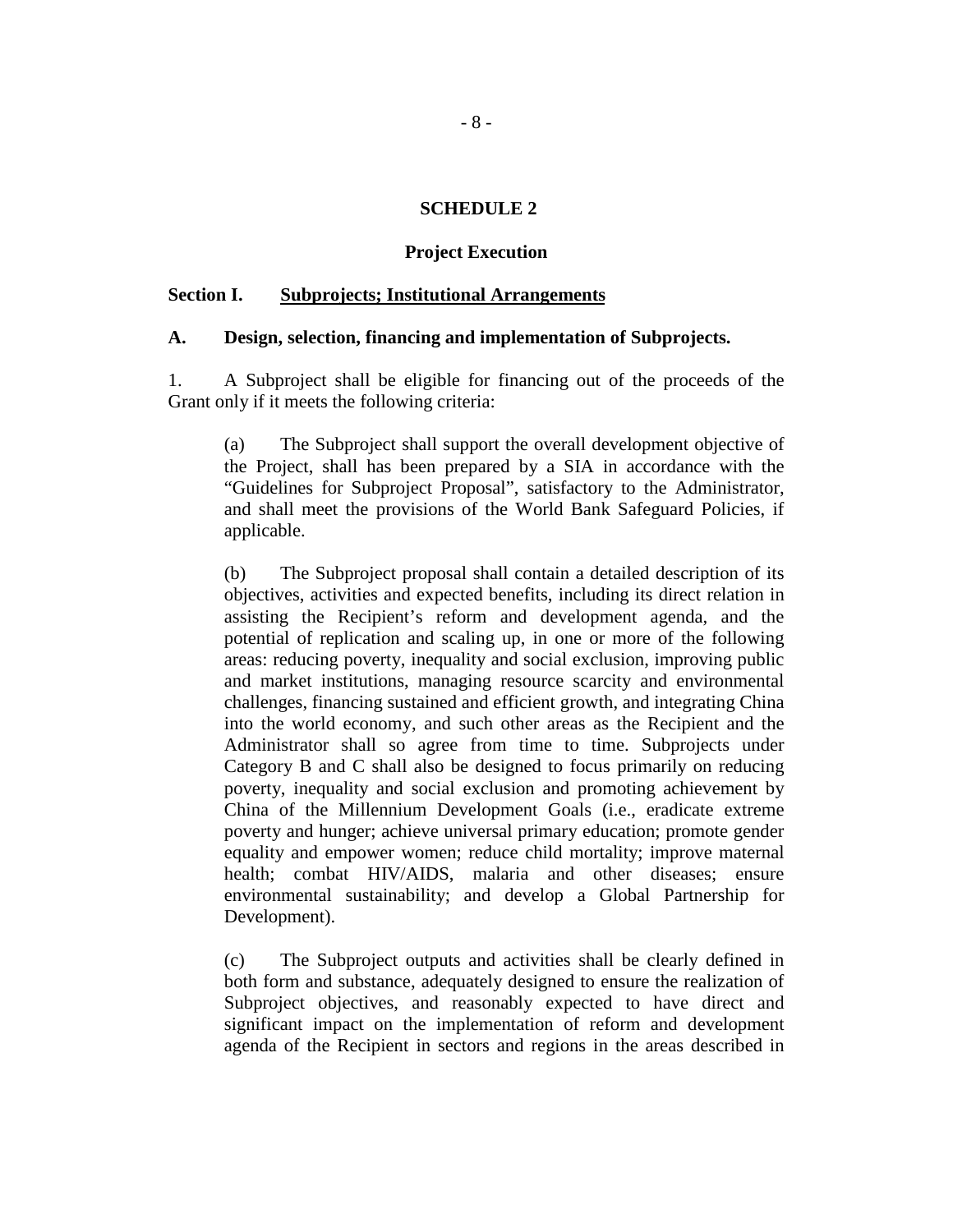paragraph (b) above. The impact shall be demonstrated through one or more of the following: (i) improved soundness of reform and development strategies; (ii) increased effectiveness of implementation of reform and development strategies; (iii) increased effectiveness of reform and development policies; (iv) innovative mechanisms that support the implementation of reform and development strategies and capacity building; (v) improved capacity of institutions and their staff involved in implementing reform and development strategy; and (vi) new knowledge learnt and its replication and scaling up.

(d) The Subproject proposal shall include: (i) demonstrated strong ownership and firm commitment to the implementation of the Subproject by the relevant SIA through the provisions of detailed organization, management, staffing and other resources required for the efficient and effective carrying out of the Sub-project; (b) Subproject costs, including a budget table, and an implementation action plan that provides the following information: (i) the proposed procurement plan for the Subproject, including proposed procurement procedures for goods and technical assistance, including a description of consultants assignments, estimated costs, selection methods, expected terms of reference, submission date and expected duration of the contracts; (ii) a detailed description of expenditure on staff training program and study tours; (iii) an estimate of the foreign and local costs of the different items of expenditures; (iv) a proposed financing plan and a proposed disbursement plan for the Subproject, including a detailed description of the expenditures proposed to be financed out of the proceeds of the Loan and DFID Grant, as the case may be; (v) a time-table covering the various activities under the Subproject; (vi) a time-table for implementing the outcomes of the Subproject after completion; and (vii) a detailed monitoring and evaluation strategy for Subproject implementation and outcomes, including clearly specified monitoring and evaluation indicators and commitment to adequate resources.

(e) The total cost for each Subproject shall not be less than \$100,000 equivalent. The aggregate cost of goods under all Subprojects shall not exceed \$3,200,000 equivalent.

2. The Recipient, through the PMO, shall appraise each Subproject prepared by a SIA to determine if it meets the selection criteria set forth above in sub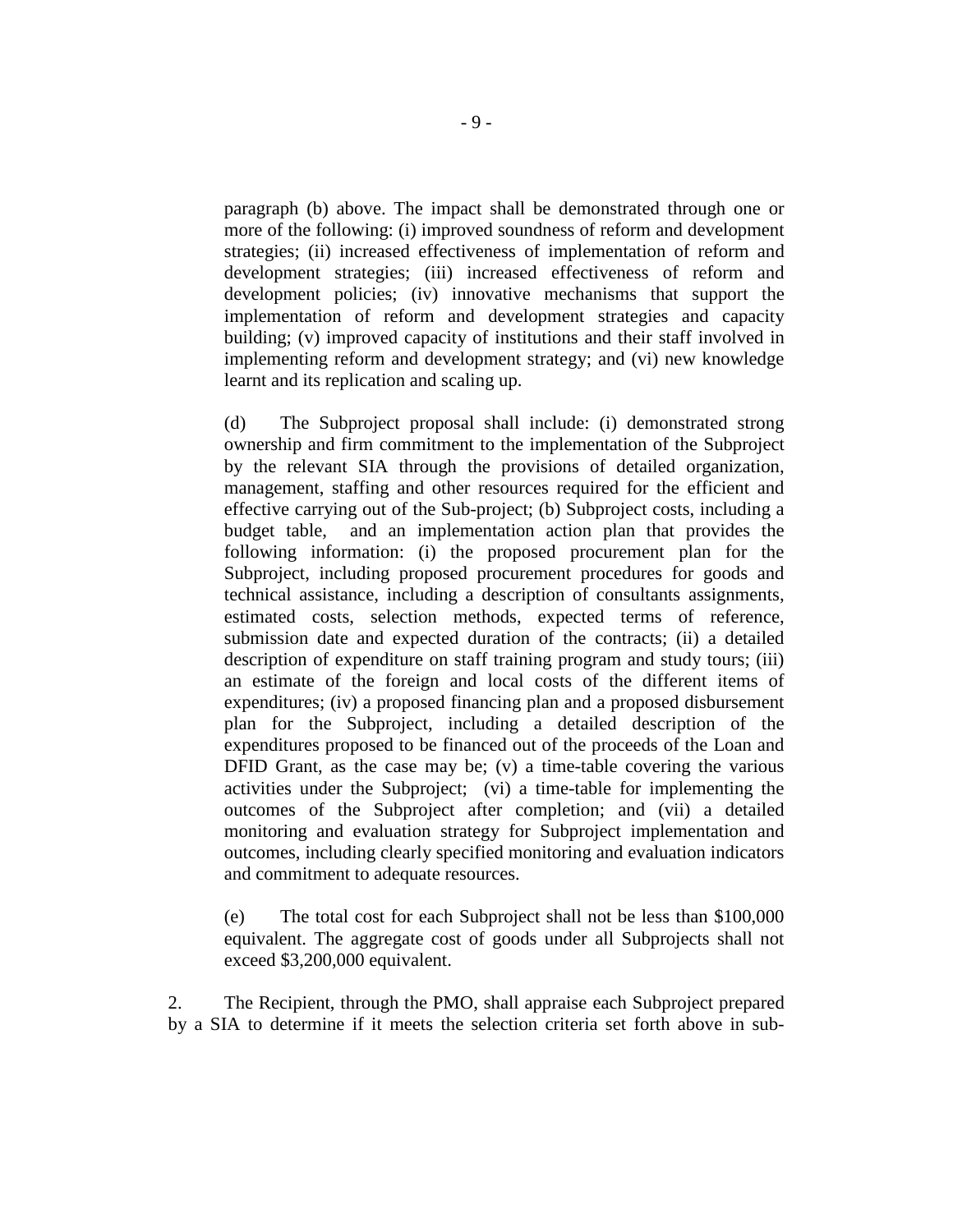paragraph A.1 prior to endorsing and furnishing it to the Administrator for approval and financing out of the proceeds of the DFID Grant.

3. To assist in the carrying out of Subprojects, the Recipient, through the PMO, shall make the proceeds of the Grant available to the SIAs under financing arrangements satisfactory to the Administrator.

4. The Recipient shall, and shall cause each SIA to, implement the Subprojects, including the relevant Subproject Procurement Plan as so approved by the Administrator, and the provisions of the relevant World Bank Safeguard Policies, as may be the case, in a manner and substance satisfactory to the Administrator. The Recipient shall, and shall cause each SIA to, obtain the Administrator's prior approval for changing the Subprojects design, implementation arrangements, the relevant Subproject Procurement Plan, and implementation arrangement relating to the World Bank Safeguard Policies as applicable. The Recipient shall promptly inform the Administrator of any situation that would adversely affect the carrying out of a Subproject and shall promptly take action, satisfactory to the Administrator, to address such situation.

## **B. Institutional Arrangements**

1. The Recipient shall maintain until completion of the Project in MOF the Project Management Office headed by the Director of the Technical Assistance Division, International Department, MOF, assisted by a full-time Project Coordinator, with qualifications and experience acceptable to the Administrator, responsible for the day-to-day implementation of the Project, such PMO to be assigned with qualified staff in adequate numbers, funds and other resources as shall be necessary to enable the PMO to undertake the review and selection of proposed Subprojects, and monitor, evaluate and supervise their implementation.

2. The Recipient shall establish, and shall cause each SIA to establish, as a condition for Subproject or Subprojects financing under the DFID Grant, and thereafter maintain until the completion of the relevant Subproject or Subprojects, a Subproject Management Office headed by a qualified officer and assigned with staff in adequate numbers to design Subproject proposals and implement them as so approved by the Administrator.

## **Section II. Project Monitoring, Reporting, Evaluation**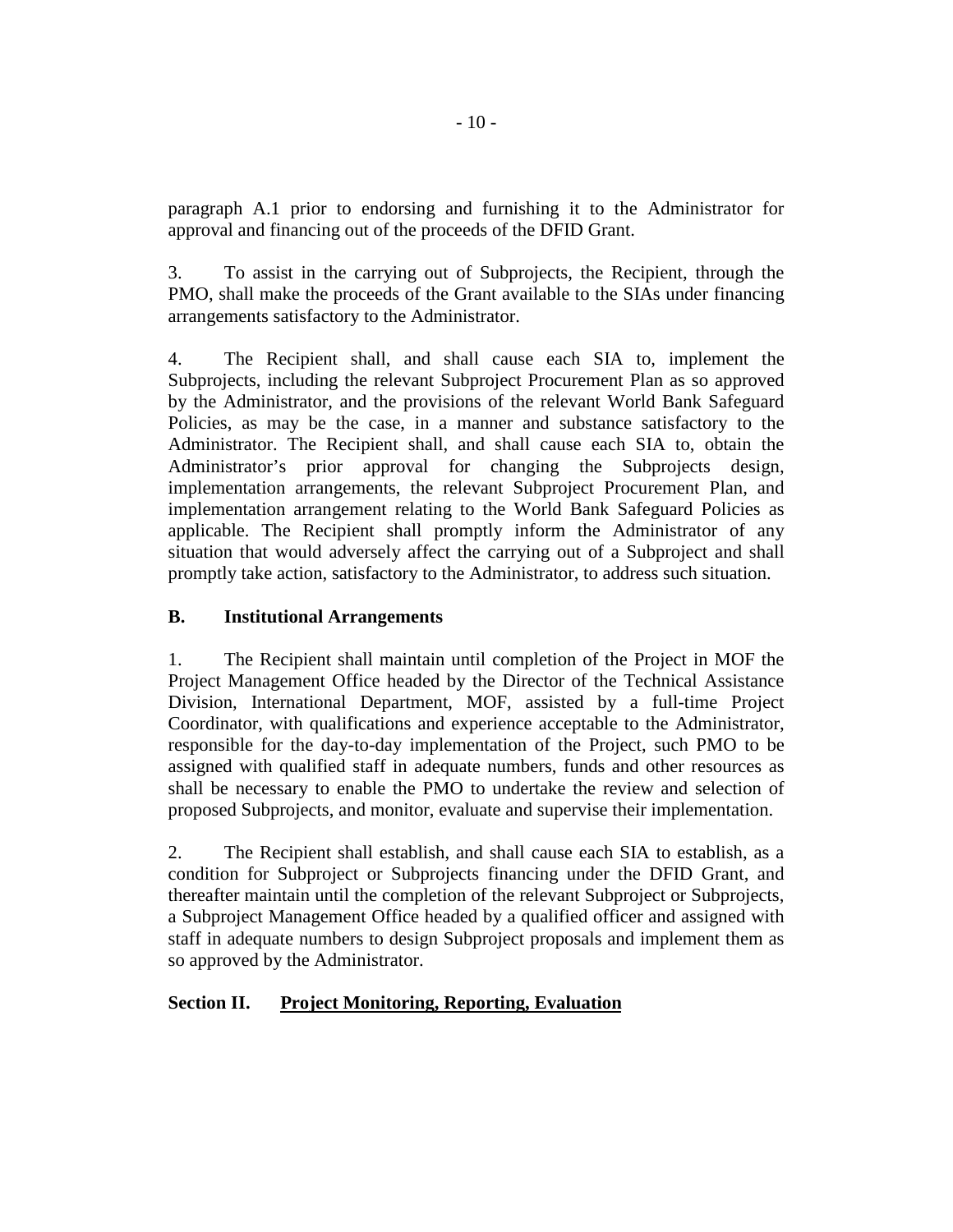## **A. Project Reports.**

1. (a) The Recipient shall, through the PMO, monitor and evaluate the progress of the Project and each Subproject and prepare Project Reports in accordance with the provisions of Section 5.08 of the General Conditions and on the basis of the indicators set forth below in sub-paragraph (c) of this paragraph. Each Project Report shall cover the period of one calendar semester, and shall be furnished to the Administrator not later than February 28 and August 31 of each year commencing on August 31, 2006.

(b) The Recipient shall, through PMO, prepare and furnish to the Administrator a mid-term report by no later than December 31, 2008. This report shall integrate the results of monitoring and evaluating Project performance during the period preceding the date of this report, and recommend measures to ensure efficient Project implementation so as to achieve the Project objectives during the period following the date of the report.

(c) The performance indicators referred to above in sub-paragraph A.1(a) are set forth in the Annex to this Schedule.

2. For purposes of Section 5.08(c) of the General Conditions, the report on the execution of the Project and related plan required pursuant to that Section shall be furnished to the Administrator not later than six (6) months after the Closing Date.

## **B. Financial Management, Financial Reports and Audits.**

1. The Recipient shall maintain or cause to be maintained a financial management system, including a Financial Management Manual, satisfactory to the Administrator, in accordance with the provisions of Section 5.09 of the General Conditions.

2. The Recipient shall have its Financial Statements audited in accordance with the provisions of Section 5.09(b) of the General Conditions. Each audit of the Financial Statements shall cover the period of one fiscal year of the Recipient. The audited Financial Statements for each such period shall be furnished to the Administrator not later than six (6) months after the end of such period.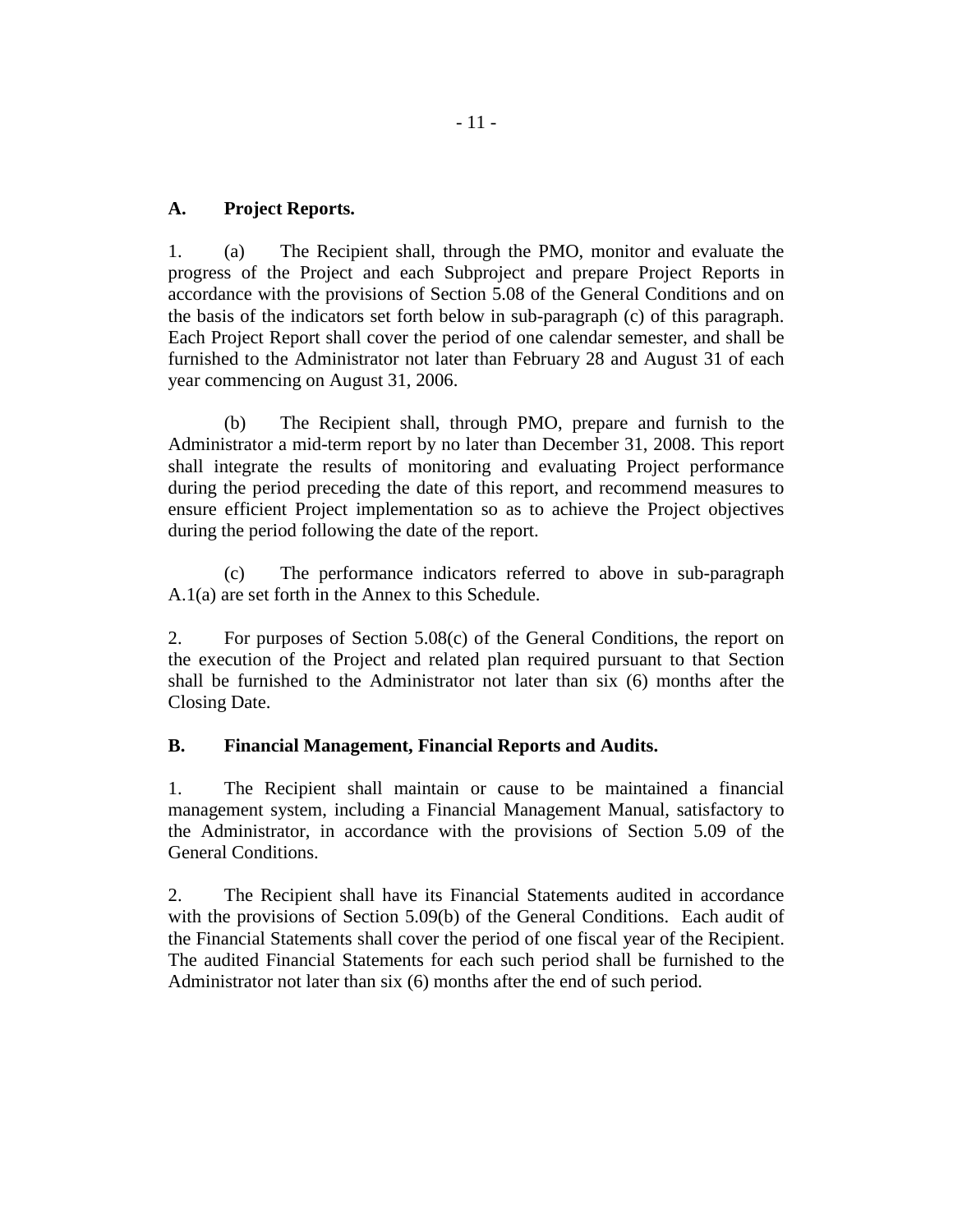## **Section III. Procurement**

## **A. General.**

**1. Goods.** All goods required for the Project and to be financed out of the proceeds of the DFID Grant shall be procured in accordance with the requirements set forth or referred to in Section I of the Procurement Guidelines, and with the provisions of this Schedule.

**2. Consultants' Services.** All consultants' services required for the Project and to be financed out of the proceeds of the DFID Grant shall be procured in accordance with the requirements set forth or referred to in Sections I and IV of the Consultant Guidelines and with the provisions of this Schedule.

**3. Definitions.** The capitalized terms used below in this Section to describe particular procurement methods or methods of review by the Administrator of particular contracts refer to the corresponding method described in the Procurement Guidelines, or Consultant Guidelines, as the case may be.

## **B. Particular Methods of Procurement of Goods.**

**1. International and National Competitive Bidding.** Except as otherwise provided in paragraph 2 below, goods shall be procured under contracts awarded on the basis of International Competitive Bidding and National Competitive Bidding procedures subject to the following additional procedures:

The procedures to be followed for National Competitive Bidding shall be those set forth in the Law on Tendering and Bidding of the People's Republic of China promulgated by Order No. 21 of the President of the People's Republic of China on August 30, 1999, with the following clarifications required for compliance with the Guidelines:

(i) All invitations to prequalify or to bid shall be advertised in a newspaper of national circulation in the Recipient's country, except for goods contracts that are estimated to cost less than \$300,000 equivalent each, which may be advertised in a provincial daily newspaper. Such advertisement shall be made in sufficient time for prospective bidders to obtain prequalification or bidding documents and prepare and submit their responses. In any event, a minimum of thirty (30) days shall be given to bidders between the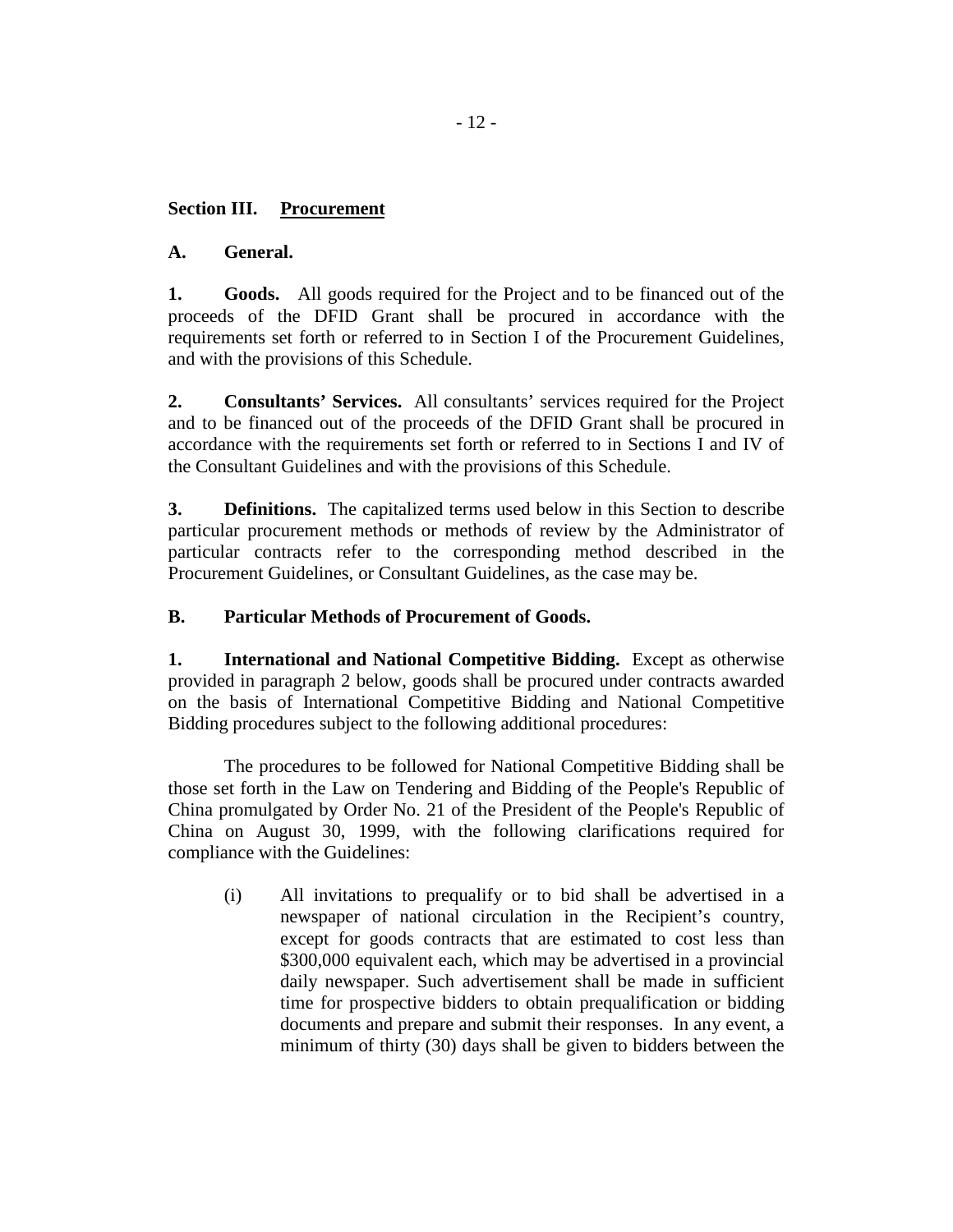date of advertisement in such newspaper and the deadline for submission of bids, and the advertisement and bidding documents shall specify the deadline for such submission.

- (ii) Qualification requirements of bidders and the method of evaluating the qualification of each bidder shall be specified in detail in the bidding documents.
- (iii) All bidders that meet the qualification criteria set out in the prequalification document shall be allowed to bid and there shall be no limit on the number of pre-qualified bidders.
- (iv) All bidders shall be required to provide security in an amount sufficient to protect the relevant SIA in case of breach of contract by the contractor, and the bidding documents shall specify the required form and amount of such security.
- (v) Bidders will be allowed to submit bids by mail or by hand. The time for opening of all bids shall be the same as the deadline for receipt of such bids.
- (vi) All bids shall be opened in public; all bidders shall be afforded an opportunity to be present (either in person or through their representatives) at the time of bid opening, but bidders shall not be required to be present at the bid opening.
- (vii) All bid evaluation criteria shall be disclosed in the bidding documents and quantified in monetary terms or expressed in the form of pass/fail requirements.
- (viii) No bid may be rejected solely on the basis that the bid price falls outside any standard contract estimate, or margin or bracket of average bids established by the relevant SIA.
- (ix) Each contract shall be awarded to the lowest evaluated responsive bidder, that is, the bidder who meets the appropriate standards of capability and resources and whose bid has been determined: (A) to be substantially responsive to the bidding documents; and (B) to offer the lowest evaluated cost. The winning bidder shall not be required, as a condition of award, to undertake responsibilities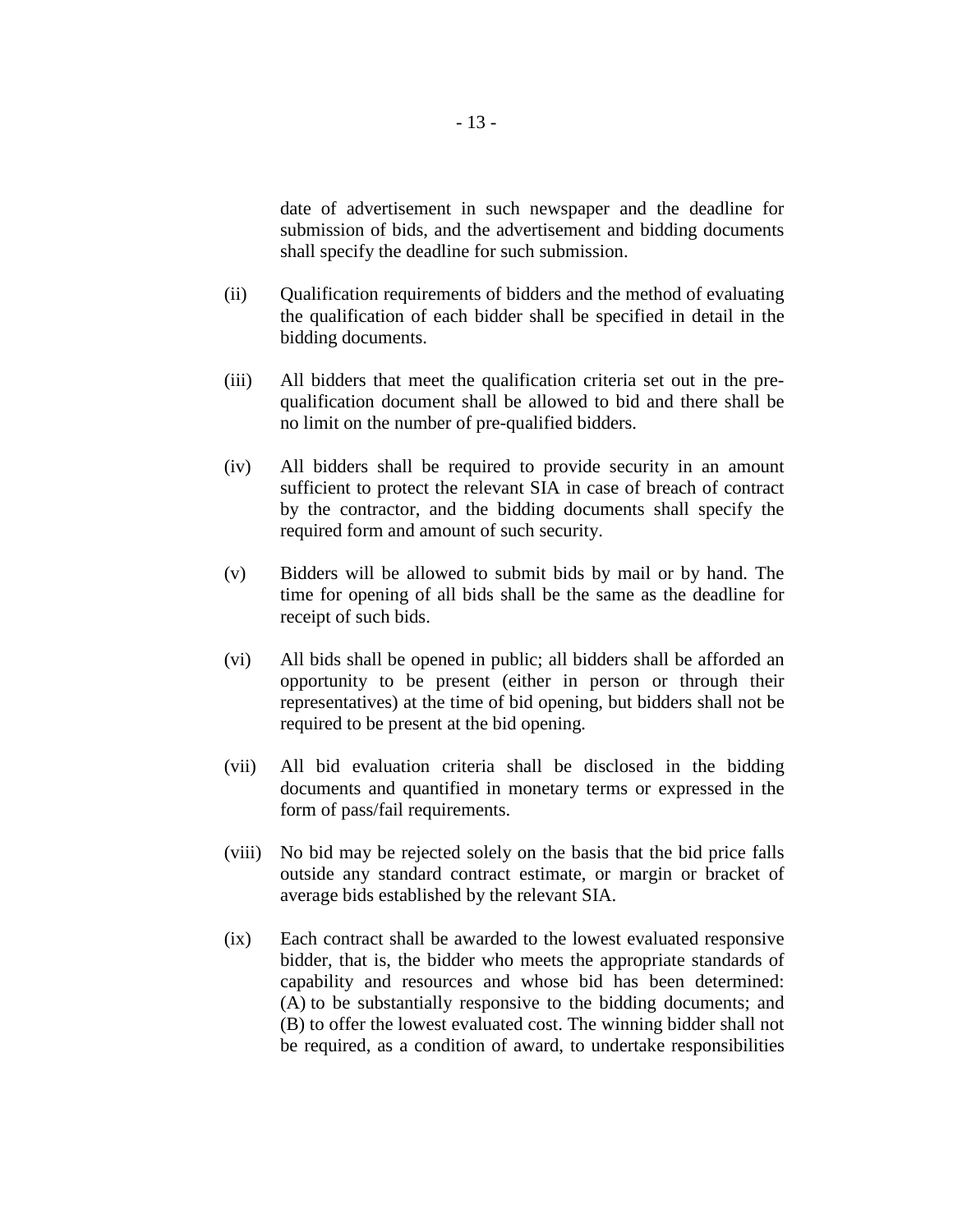for work not stipulated in the bidding documents or otherwise to modify the bid as originally submitted.

- (x) Each contract financed with the proceeds of the DFID Grant shall provide that the suppliers and contractors shall permit the Administrator, at its request, to inspect their accounts and records relating to the performance of the contract and to have said accounts and records audited by auditors appointed by the Administrator.
- (xi) Government owned enterprises in the Recipient's country may be permitted to bid or submit a proposal for goods if they can establish that they: (i) are legally and financially autonomous; (ii) operate under commercial law; and (iii) are not a dependent agency of the agency conducting the procurement.
- (xii) Re-bidding should not be allowed solely because the number of bids is less than three (3).

**2. Other Methods of Procurement of Goods**. The following table specifies the method of procurement, other than International and National Competitive Bidding, which may be used for goods. The Procurement Plan shall specify the circumstances under which such method may be used.

| <b>Procurement Method</b> |
|---------------------------|
| (a) Shopping              |

## **C. Particular Methods of Procurement of Consultants' Services.**

**1. Quality- and Cost-based Selection.** Except as otherwise provided in paragraph 2 below, consultants' services shall be procured under contracts awarded on the basis of Quality and Cost-based Selection.

**2. Other Methods of Procurement of Consultants' Services**. The following table specifies the methods of procurement, other than Quality and Cost-based Selection, which may be used for consultants' services. The Procurement Plan shall specify the circumstances under which such methods may be used.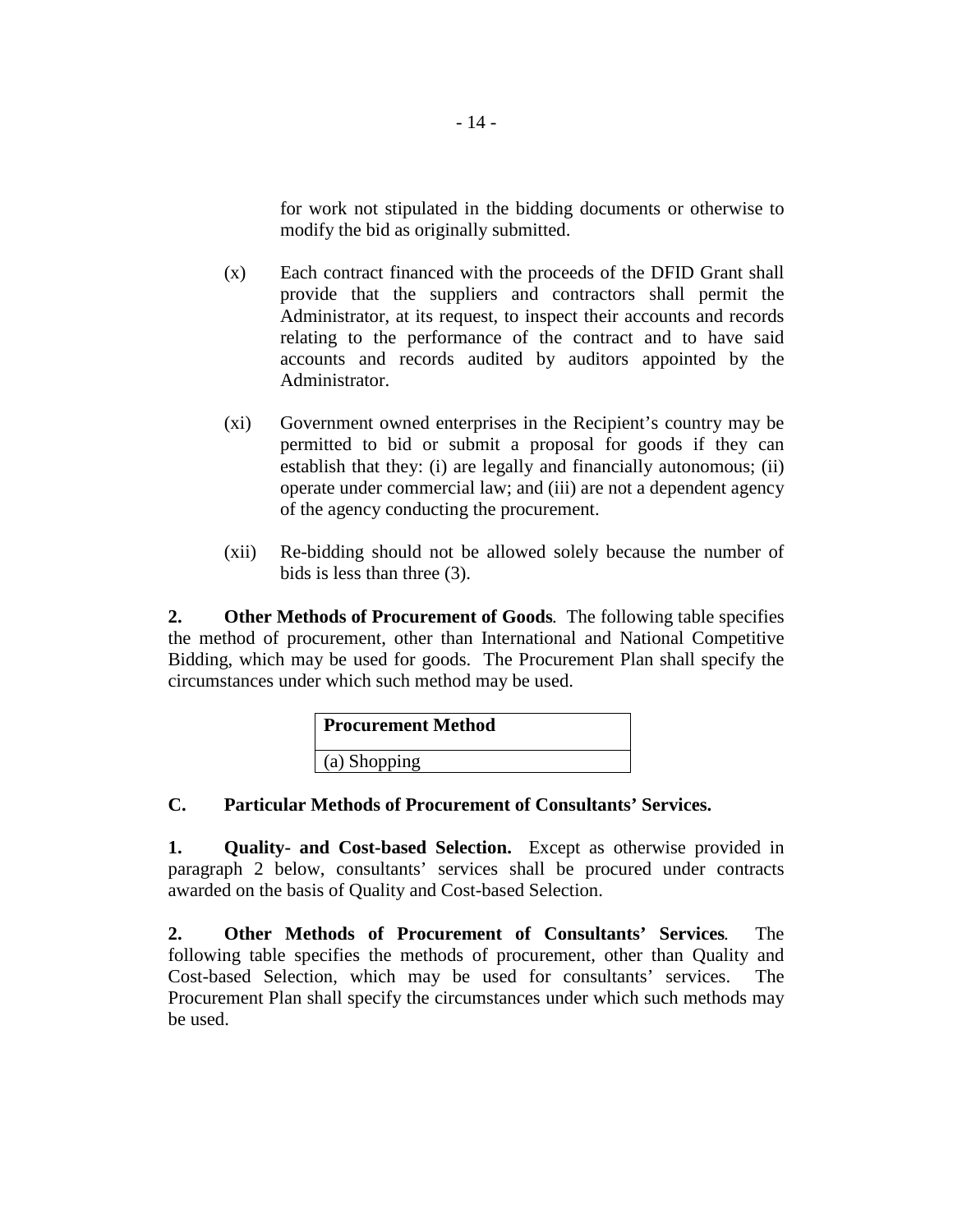| <b>Procurement Method</b> |                                                |  |  |
|---------------------------|------------------------------------------------|--|--|
| (a)                       | Selection Based on Consultants' Qualifications |  |  |
| (h)                       | <b>Individual Consultants</b>                  |  |  |
| (c)                       | <b>Single Source Selection</b>                 |  |  |

## **D. Review by the Administrator of Procurement Decisions.**

Except as the Administrator shall otherwise determine by notice to the Recipient, the following contracts shall be subject to Prior Review by the Administrator: (a) each contract for goods estimated to cost the equivalent of \$100,000 or more; (b) each contract for consultants' services provided by a firm estimated to cost the equivalent of \$100,000.or more; (c) each contract for the employment of individual consultants estimated to cost the equivalent of \$30,000 or more; (d) each contract for the employment of consultants under single source selection procedures; and (e) the first contract to be procured by each SIA for goods, for consultants' services provided by a firm, and for the employment of individual consultants, regardless of their respective estimated cost. In addition, the record of justification referred to in paragraph 5 of Appendix 1 to the Consultant Guidelines for consultants' services provided by individuals to be selected on a sole-source basis shall be subject to the prior approval of the Administrator. All other contracts shall be subject to Post Review by the Administrator.

## **Section IV. Withdrawal of DFID Grant Proceeds**

## **A. General.**

1. The Recipient may withdraw the proceeds of the DFID Grant in accordance with the provisions of this Section and such additional instructions as the Administrator shall specify by notice to the Recipient to finance Eligible Expenditures as set forth in the table in paragraph 2 below.

2. The following table specifies the categories of Eligible Expenditures that may be financed out of the proceeds of the DFID Grant ("Category"), the allocation of the amounts of the DFID Grant to each Category, and the percentage of expenditures to be financed for Eligible Expenditures in each Category.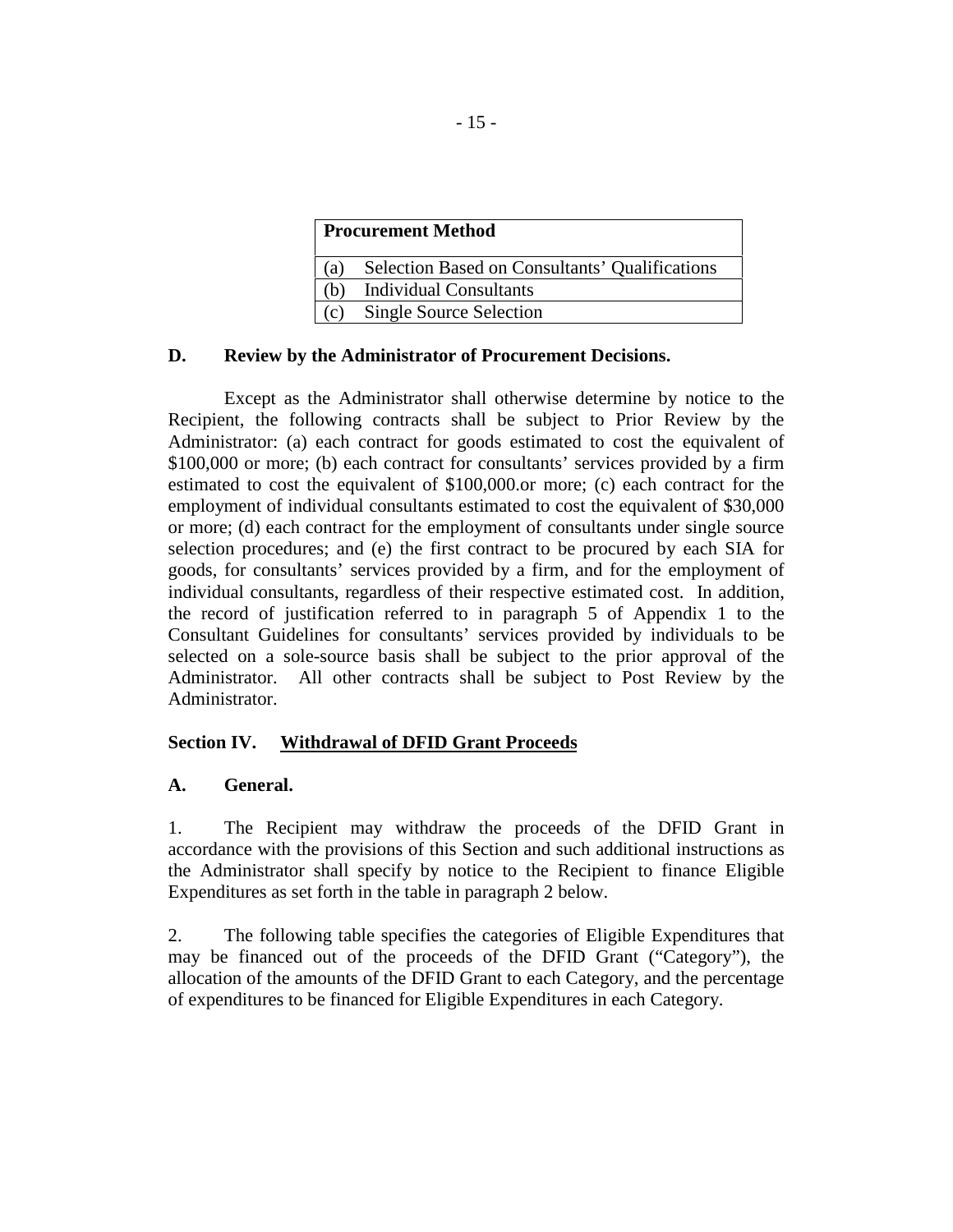| Category            | <b>Amount of the DFID Grant</b><br><b>Allocated</b><br>(in British Pound Sterling) | Percentage of<br><b>Expenditures</b><br>to be financed |
|---------------------|------------------------------------------------------------------------------------|--------------------------------------------------------|
| $(1)$ Subprojects B | 4,171,427                                                                          | 100%                                                   |
| $(2)$ Subprojects C | 1,142,859                                                                          | 50%                                                    |
| (3) Unallocated     | 281,514                                                                            |                                                        |
| <b>Total</b>        | 5,595,800                                                                          |                                                        |

## **B. Withdrawal Conditions; Withdrawal Period.**

1. Notwithstanding the provisions of Part A of this Section no withdrawal shall be made for payments made prior to the date of this Agreement.

2. The Closing Date is March 31, 2011.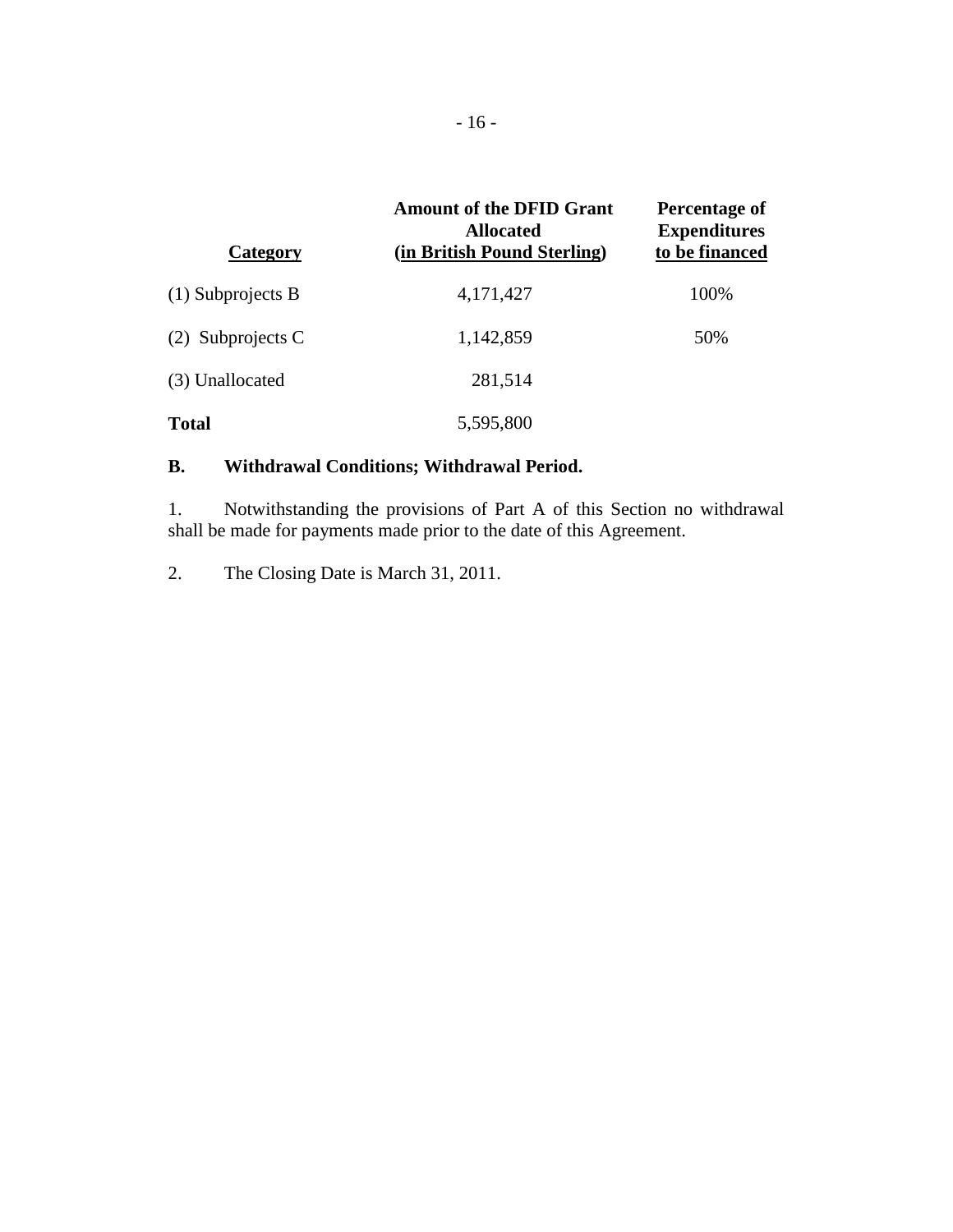## **ANNEX**

#### **Performance Indicators**

The overall project performance indicators are: (i) high adoption and use of sound reform and development strategies, policies developed under the project; (ii) high level of effectiveness in the implementation of reform and development strategies and policies growing out of the project; and (iii) improved soundness of reform and development strategies emerging from the Project. Each Subproject shall include performance indicators, satisfactory to the Administrator, to monitor and evaluate their implementation and meeting their individual objectives.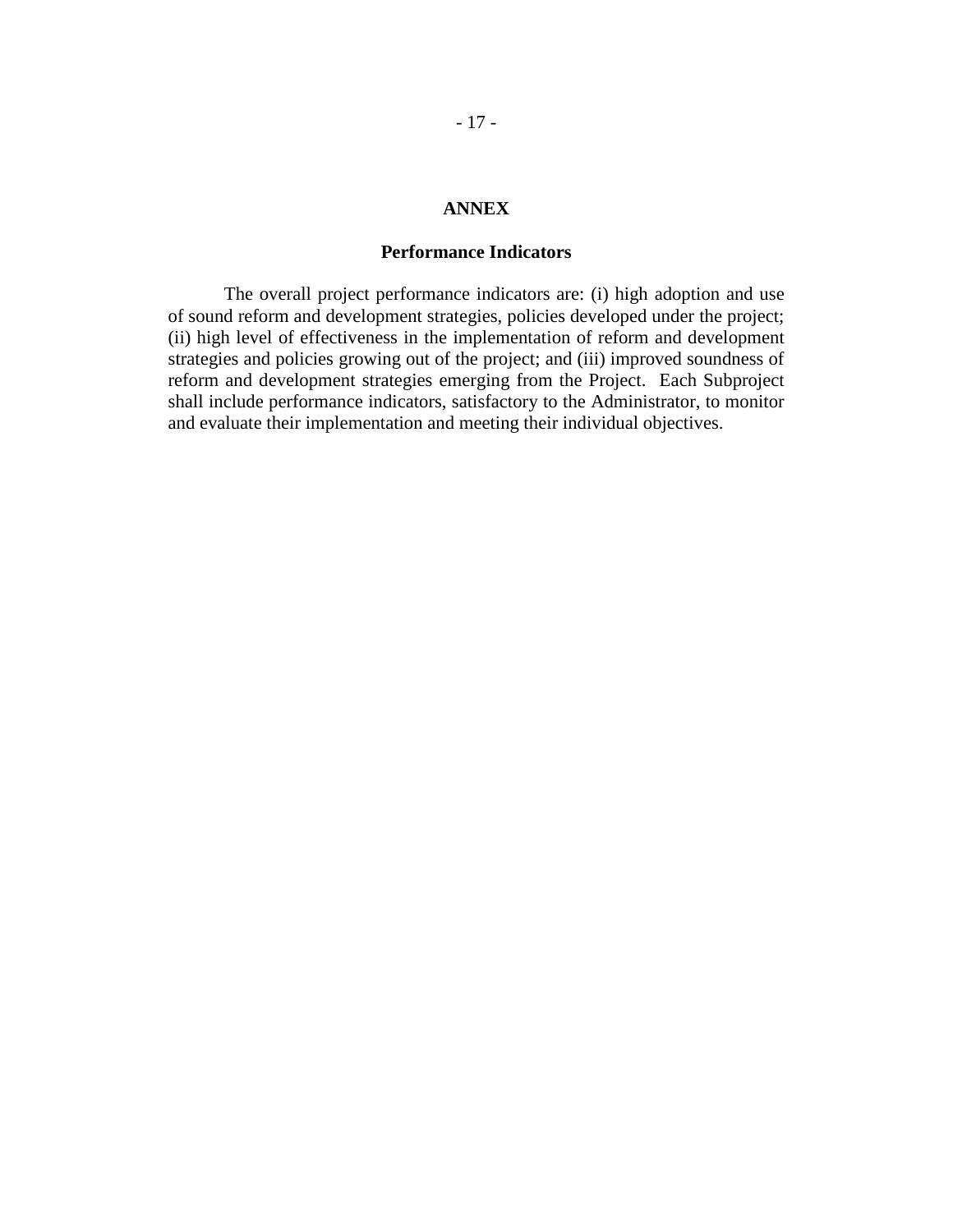### **APPENDIX**

#### **Section I. Definitions.**

- 1. "British Pound Sterling" the lawful currency of the United Kingdom and Northern Ireland.
- 2. "Category" means a category set forth in the table in Section IV of Schedule 2 to this Agreement.
- 3. "Consultant Guidelines" means the "Guidelines: Selection and Employment of Consultants by World Bank Borrowers" published by the Bank in May 2004.
- 4. "General Conditions" means the "International Bank for Reconstruction and Development General Conditions for Loans", dated July 1, 2005.
- 5. "DFID" means the Department for International Development of the Government of the United Kingdom, Great Britain and Northern Ireland.
- 6. "DFID Grant" means an amount of 5,710,000 British Pound Sterling to be provided as a grant by DFID to assist the Recipient in financing the Project.
- 7. "DFID MOU" means the memorandum of understanding entered into between the DFID and the Administrator dated May 5, 2006 for purposes of this Agreement.
- 8. "Financial Management Manual" means the manual adopted by the Recipient pursuant to Section II, B.1 of Schedule 2 to this Agreement as such Manual may be amended with the prior approval by the Administrator.
- 9. "MOF" means the Recipient's Ministry of Finance and any successor thereto.
- 10. "Procurement Guidelines" means the "Guidelines for Procurement under IBRD Loans and IDA Credits" published by the Bank in May 2004.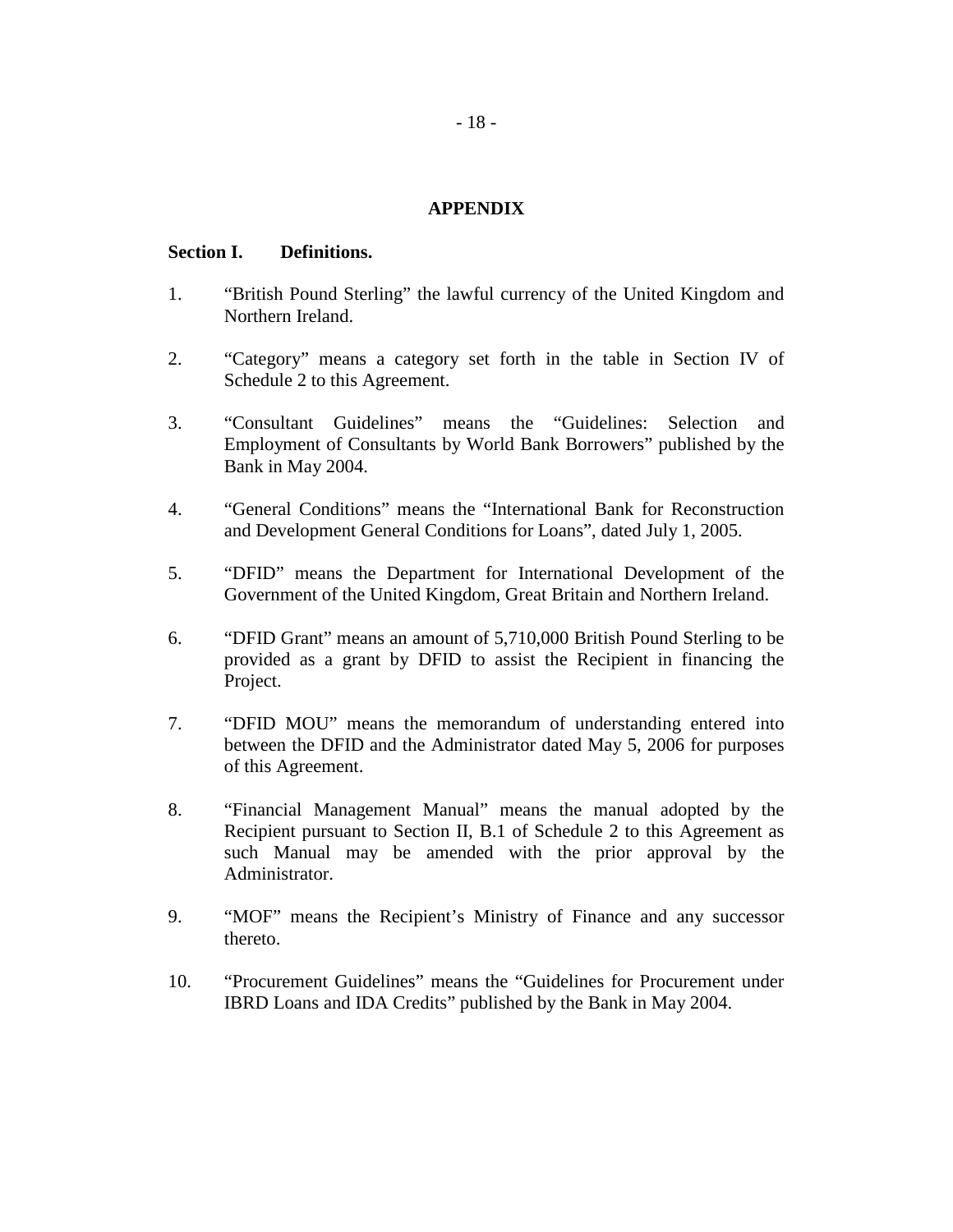- 11. "Procurement Plan" means collectively the Subproject Procurement Plans as the same may be amended from time to time with the prior agreement by the Administrator, and referred to in paragraph 1.16 of the Procurement Guidelines and paragraph 1.24 of the Consultant Guidelines, as the same shall be updated from time to time in accordance with the provisions of said paragraphs.
- 12. "Project Management Office" and the acronym "PMO" mean the office established within the Recipient's International Department of its Ministry of Finance on December 1, 2005, and to be maintained according to the provisions of paragraph B.1, Section I of Schedule 2 to this Agreement.
- 13. "Subproject" means a technical assistance project to be designed and carried out by a Subproject Implementation Agency in accordance with the criteria set forth in paragraph A.1, Section I of Schedule 2 to this Agreement, with the objective of enhancing the institutional capacity building at the national and sub-national levels for the adoption and implementation of sound reform and development strategies, policies and implementation plans, and to be financed out of the proceeds of the Loan and of the DFID Grant, as provided for in the Loan Agreement and in this Agreement, respectively, under terms and conditions satisfactory to the Administrator, and the term "Subprojects" means collectively all Subprojects.
- 14. "Subproject A" means a Subproject as so defined to be implemented by the Recipient's central government departments and agencies that are funded from the Recipient's Annual Budgets with no obligation to repay the principal of the proceeds of the Loan made available to the relevant SIA by the Recipient pursuant to paragraph A.3, Section I, Schedule 2 to this Agreement.
- 15. "Subproject B" means a Subproject as so defined to be implemented by the Recipient's central government departments and agencies, and local government departments and agencies with no obligation to repay the principal of the proceeds of the DFID Grant made available to the relevant SIA by the Recipient pursuant to the provisions of this Agreement.
- 16. "Subproject C" means a Subproject as so defined to be implemented by the Recipient's local government departments and agencies with the obligation to repay the principal of the proceeds of the Loan made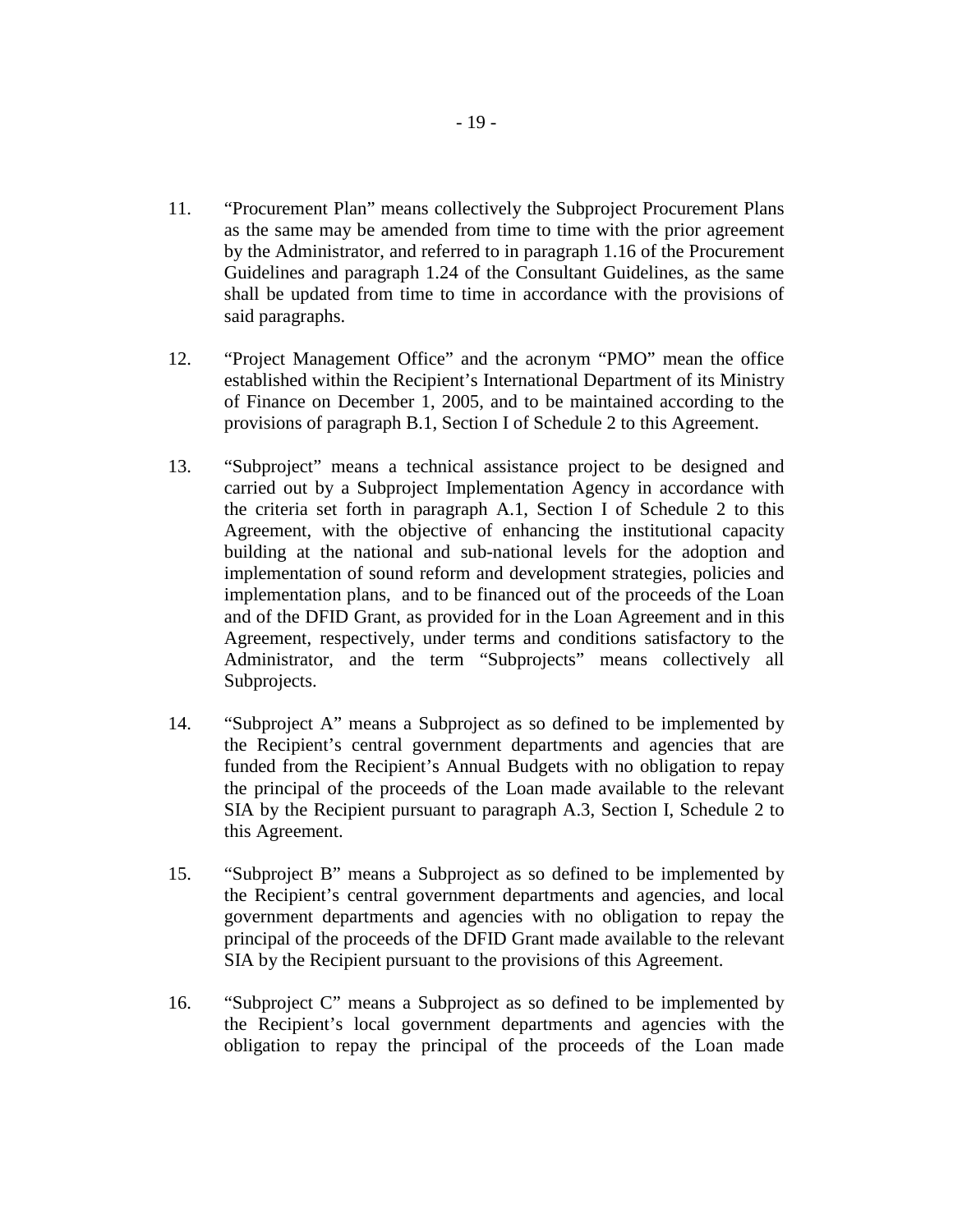available to the relevant SIA by the Recipient pursuant to paragraph A.3, Section I, Schedule 2 to this Agreement representing 50% of the total Subproject costs, and with no obligation to repay the principal of the proceeds of the DFID Grant made available to relevant SIA by the Recipient pursuant to the provisions of this Agreement and representing the balance of the total Subproject costs.

- 17. "Subproject D" means a Subproject as so defined to be implemented by the Recipient's central government departments and agencies that are not funded from the Recipient's Annual Budgets, and local government departments and agencies with the obligation to repay the principal of the proceeds of the Loan made available to the relevant SIA by the Recipient pursuant to paragraph A.3, Section I, Schedule 2 to this Agreement
- 18. "Subproject Implementing Agency" and the acronym "SIA" means any of the Recipient's departments and agencies at either the national, provincial, municipal or county government level.
- 19. "Sub-project Proposal Guidelines" means the guidelines for the design of Sub-projects by SIAs, adopted by the Recipient through its Ministry of Finance on August 25, 2005, acceptable to the Administrator, as such Guidelines may be amended from time to time with the prior approval by the Administrator.
- 20. "Subproject Management Office" and the acronym "SMO" means the office to be established and maintain in each SIA pursuant to paragraph B.2 of Section I of Schedule 2 to this Agreement.
- 21. "Subproject Procurement Plan" means the procurement plan for each Subproject prepared by a SIA, endorsed by the Recipient and approved by the Administrator, as such plan may be amended from time to time with the prior approval by the Administrator, and Subproject Procurement Plans means collectively the Procurement Plan.